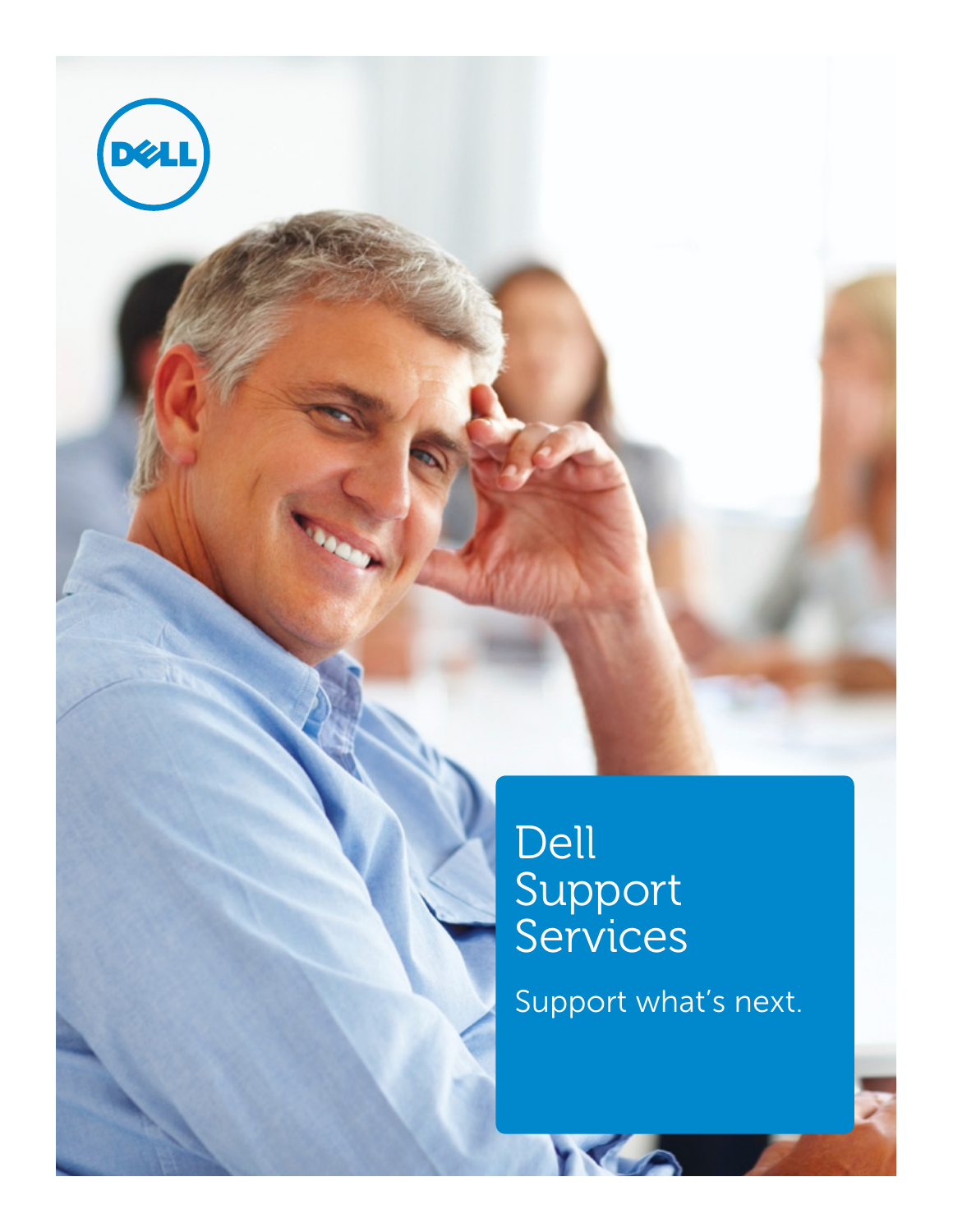

### Meet the future

The future is already here. In today's rapidly evolving business environment, you need to effectively manage your IT budget, while smartly supporting your ongoing and evolving business needs. Efficiently maintaining a stable IT environment allows you to focus on driving innovation.

Imagine delivering exceptional support levels while deploying your resources to revenue-generating and strategic initiatives. By augmenting your team with our global team of experts, you'll move from the complexity of where you are now to the clarity and confidence of supporting what's next.

Approximately 80% of IT budgets goes toward infrastructure maintenance leaving little room for innovation.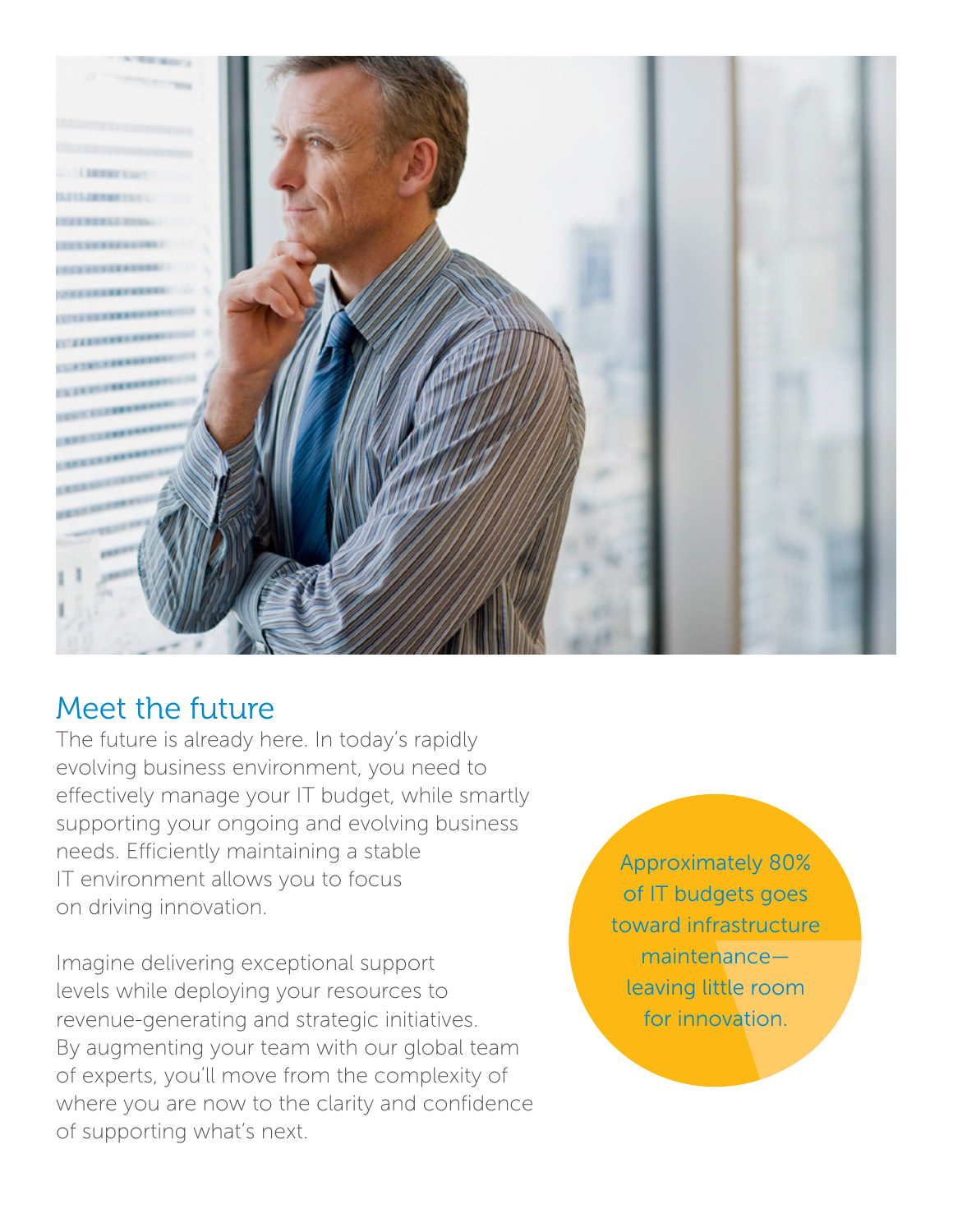### Triumph over IT obstacles—with ease

To turn your IT into a strategic lever for growth and innovation, you need to make the most of your limited support dollars.

With Dell by your side, you can tailor your support to align with your organization's entire IT landscape. Support becomes easy, even with your increasingly complex needs. By leveraging our ProSupport specialists, multivendor hardware support and a mix of protection and advisory services—you'll be able to get in front of IT problems.

# A new level of focused efficiency through a wide range of support services

# Hardware Support

Basic Service Dell ProSupport Multivendor Support Mission Critical Specialized Onsite Services

# Protection Services

Accidental Damage Service Extended Battery Service Keep Your Hard Drive Certified Data Destruction Hard Drive Data Recovery

# Software Support

Dell ProSupport Software subscription offers and support

### Advisory Services

Dell IT Advisory Services Remote Advisory Services Proactive Maintenance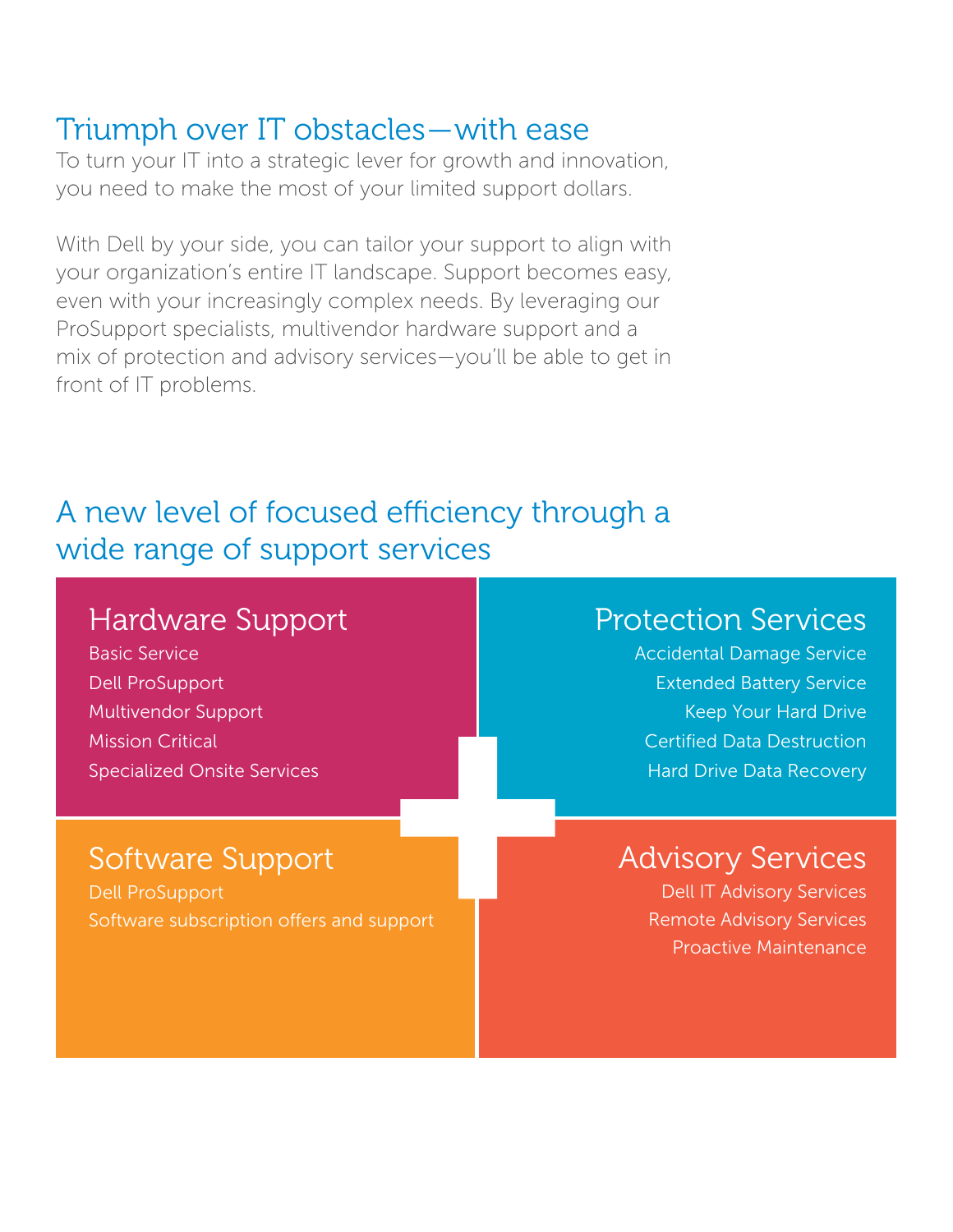"The real reason we chose Dell was the service. Over the long run, good service agreements result in a lot more cost savings than outright capital expense."

Richard Charlesworth Director of IT YES Prep Public Schools



### Hardware support

Address your support needs from end-user PCs to complex data centers. Whether you have Dell hardware or mixed vendors, protect your investments with our simple yet flexible approach.

#### **EXEC** Basic Hardware Service

Hardware repair and replacement during local business hours. The most basic level of support.

#### **Dell ProSupport**

Premium hardware and software support available around the clock, 24x7x365.

- Single point of accountability with highly-trained experts.
- Next Business Day onsite service with optional parts and labor response.
- Third party collaboration for hardware and software.
- Escalation management with customer-set severity level options.
- Consolidation of support for select vendors.
- Options for varied software, protection and advisory services.

#### **Multivendor Hardware Support**

Manage mixed vendor hardware environments directly with Dell.

- Single phone number to call for support across all assets.
- Consolidate hardware under a single support contract.
- Manage expiring warranties and support beyond three years.

#### **Mission Critical Service**

Dell's most rapid resolution option.

- Accelerate onsite parts and labor support by self identifying the incident as a severity issue 1, 2 or 3.
- Receive regular status updates to keep you informed every step of the way.
- Initiate emergency dispatch, in parallel with troubleshooting, for issues you self identify as severity level 1.
- Available with two-, four- or eight-hour options.

#### **Specialized Onsite Services**

Choose the best option to augment your daily IT management, or tap into specific technical expertise for critical projects.

- Onsite diagnosis and troubleshooting.
- Onsite parts management.
- Onsite Service Delivery Managers.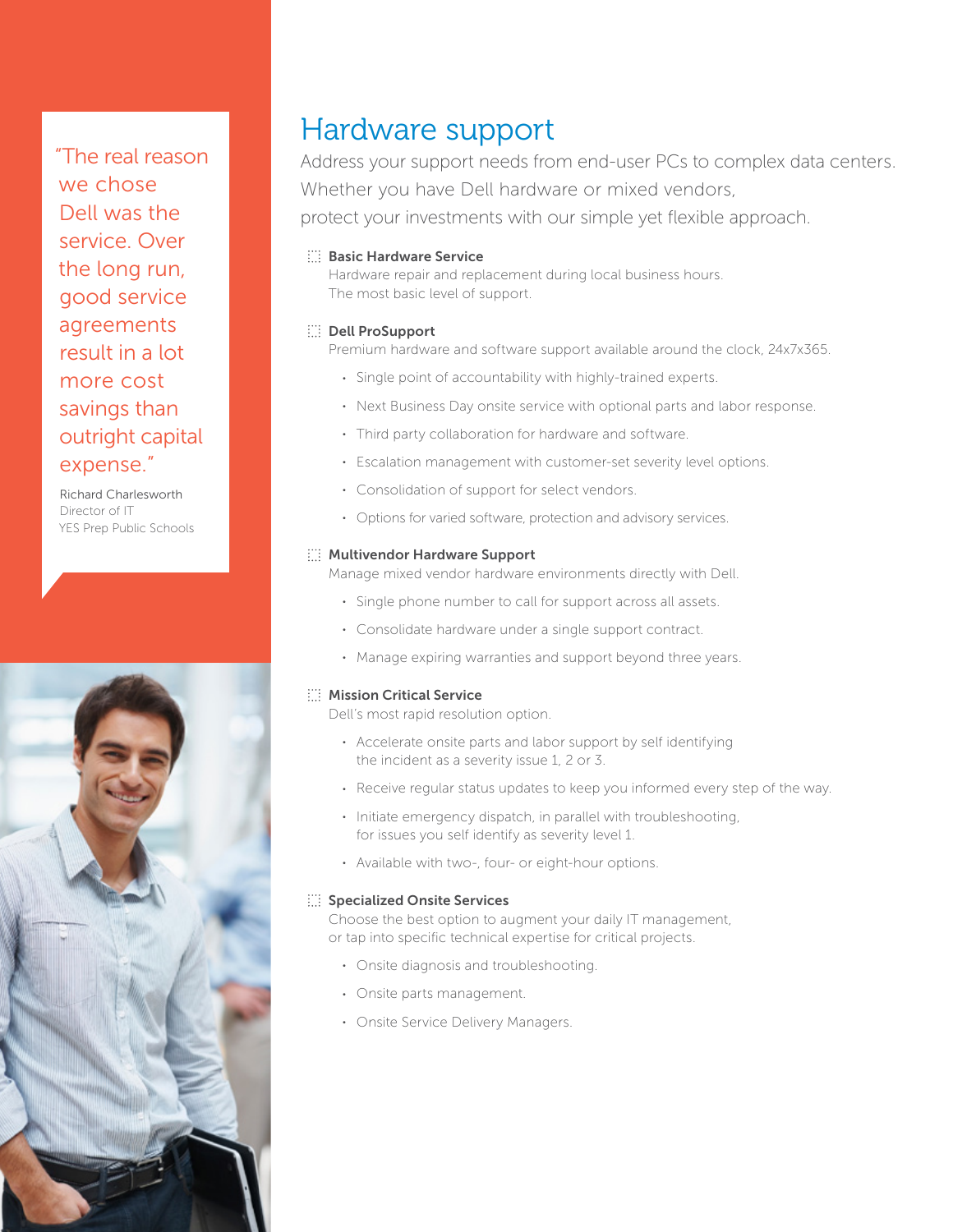# Software Support

Simplify the management of resources and administrative tasks associated with supporting applications across your environment.

#### Dell ProSupport

Premium hardware and software support available around the clock, 24x7x365.

- Single point of accountability with highly trained experts for end to end resolution.
- Third-party collaboration for software troubleshooting and issue diagnosis.

#### $\frac{1}{2}$  Software subscription offers and support\*

- Ability to purchase non-installed software through Dell and have Dell own the support call through resolution.
- Consolidation of support contracts.

\*Available for select vendors

### Protection Services

#### Select from a range of services that

help protect your assets and data.

#### **EXECUTE:** Accidental Damage Service

Repair or replace your laptops if they are accidentally damaged from drops, liquid spills or power surges.

#### **Extended Battery Service**

Plan your notebook lifecycle costs by incorporating future replacement battery needs into your upfront purchase.

#### **Keep Your Hard Drive**

Maintain control over your sensitive data by retaining your hard drive while it is covered by Dell's limited hardware warranty.

#### **Hard Drive Data Recovery**

Recover important data if you have a failed hard drive.

#### **Certified Data Destruction**

In the event of a hard drive failure, Dell can completely erase the hard drive, provide certification of data deletion, and then safely dispose of it.

## Advisory Services

More than just break-fix, support is about preventing problems so you can anticipate, identify and correct issues before they occur.

#### **III Advisory Services**

Two packages—Essential and Strategic—to suit your unique needs, providing features and functionality focused on reducing downtime and helping you optimize your IT environment.

- Reporting, analysis and planning, including multivendor assets.
- Essential Package is a more compact feature set, still delivering proactive reporting and analytics.
- Strategic Package provides features such as Remote Advisory Service and Proactive Maintenance.

#### **EXECUTE: Remote Advisory Services**

Support your specialized applications and solutions, with access to technical expertise on topics such as virtualization, systems management, and more.

- Phone-based and Internet-based consultation, configuration and management support on a variety of different topics.
- Unparalleled flexibility with pay on a per-incident basis or an annual contract.

#### **EXECUTE: Proactive Maintenance**

Reduce unplanned downtime and optimize stability with scheduled assessments, streamlined patch management, detailed reporting and more.

- Get schedule assessments, streamlined patch management and detailed reporting.
- Resolve potential issues before they happen.
- Streamline processes to ensure greater stability now and into the future.

Reduce hassles by 40%

Customers with Proactive Maintenance report 40% fewer problems.

*Based on a Dell internal analysis of the average number of issues customers reported during the warranty period.*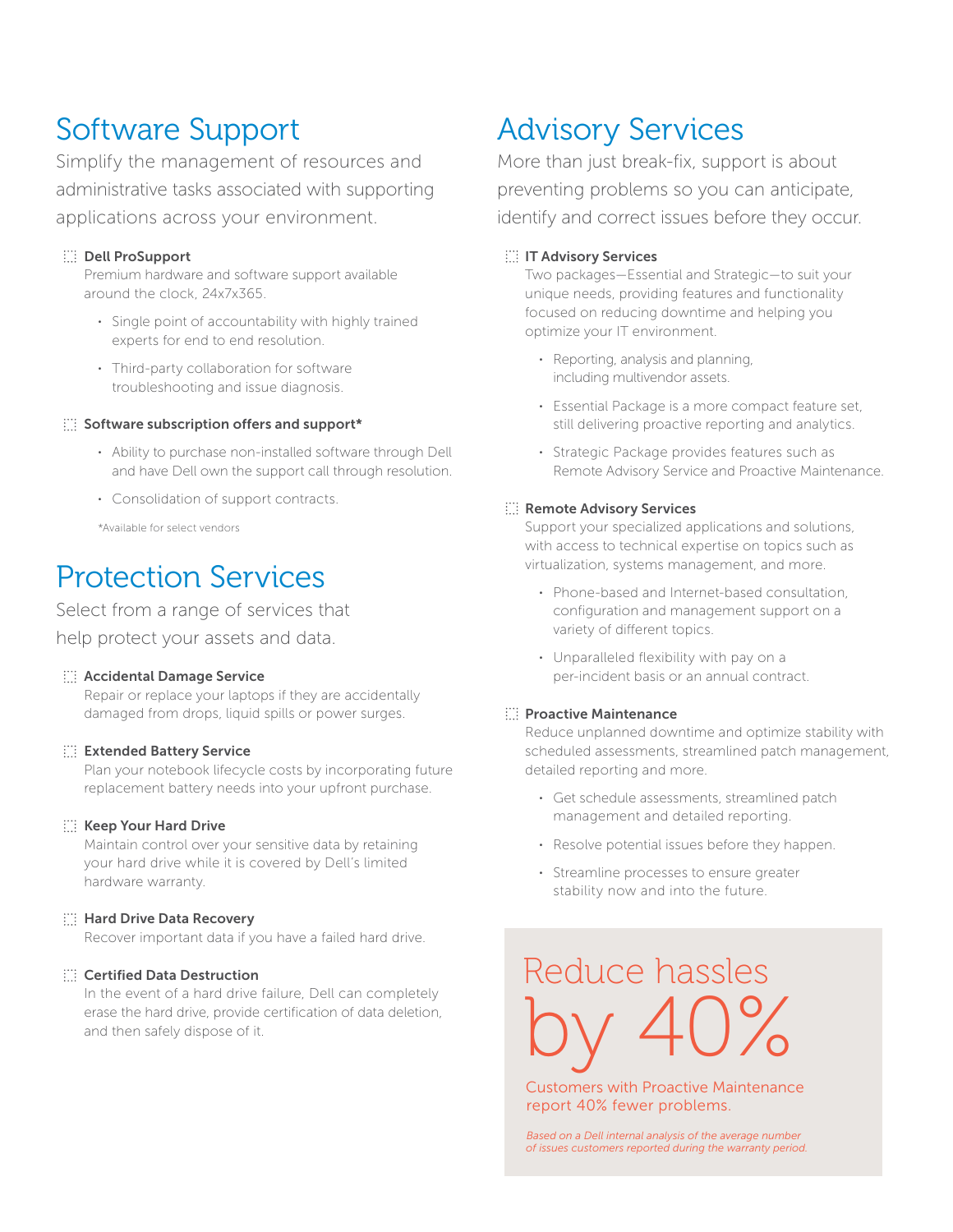"Based on the excellent service we received from Dell ProSupport, we had the confidence to invest in a more powerful server solution. We knew we could rely on Dell to support us and maximize the return on our investment. Dell service is the best Areva T&D has ever experienced."

Arsyad Junaiddin IT manager, Areva T&D (Indonesia)

### Support the way it should be—easy

As service expectations continue to grow to new levels, you want to ensure your problems are resolved quickly. With Dell, you'll have an array of tools and capabilities to streamline the support process and produce the results you expect.

#### **EXECUTE:** Dell Online Self Dispatch

Rely on your most trusted staff to self-service hardware related issues, through self-diagnosis, parts ordering, and self-installation of everyday incidents.

- Access to technical training and certification for hardware issue diagnosis.
- Intuitive online web portal for same-day parts ordering and dispatch.
- Log and track service calls and warranty requests.
- International parts dispatch.
- Optional labor remittance program for Authorized Service Providers.

#### **EXT** My Products and Services

Simplify management of warranty renewal and support contracts.

- Manage, monitor, renew and extend service contracts online.
- Create groups of services tags, assign ownership to groups, as well as opt in to receive email alerts for aging and ending warranties and contracts.

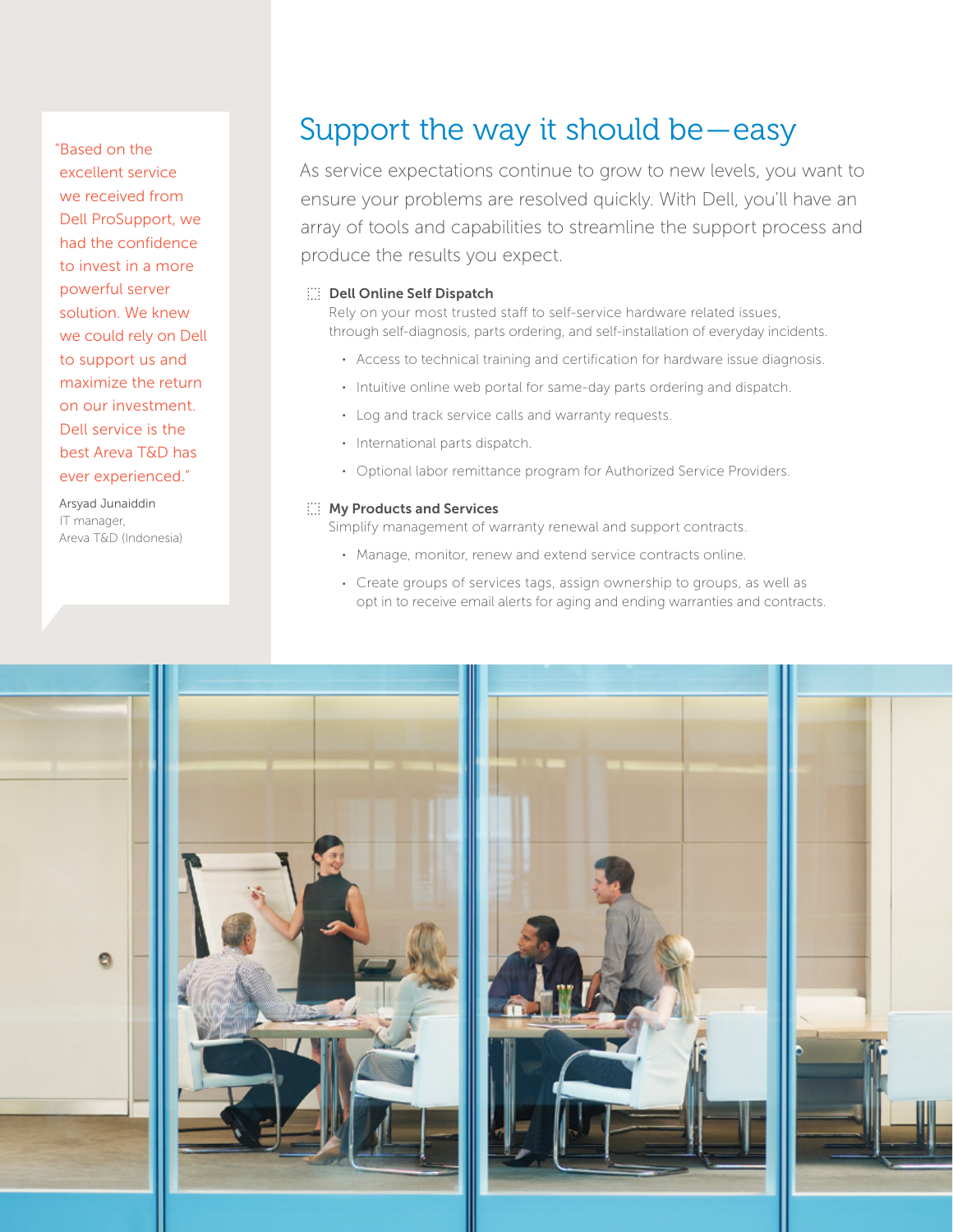# Multiply your impact with our team of more than 30,000 experts supporting more than 100 countries

# Choose Dell ProSupport

|                                                            | <b>Basic</b> | <b>ProSupport</b> |
|------------------------------------------------------------|--------------|-------------------|
| Local business hours support                               | $\checkmark$ |                   |
| Basic hardware troubleshooting                             |              |                   |
| Multivendor hardware support                               | ÷            | ÷                 |
| Next business day parts<br>and onsite response             | ╇            |                   |
| 24x7x365 support                                           |              |                   |
| In-region support                                          |              |                   |
| Hardware and software support<br>from advanced technicians |              |                   |
| Customer self-identified<br>severity level 2 & 3           |              |                   |
| Remote troubleshooting and diagnostics                     |              |                   |
| Application/software how-to<br>and troubleshooting         |              |                   |
| Getting-started assistance                                 |              |                   |
| Designated escalation management                           |              |                   |
| $+$ = Optional                                             |              |                   |

Availability and terms of Dell Services vary by region. For more information, visit www.dell.com/servicedescriptions.